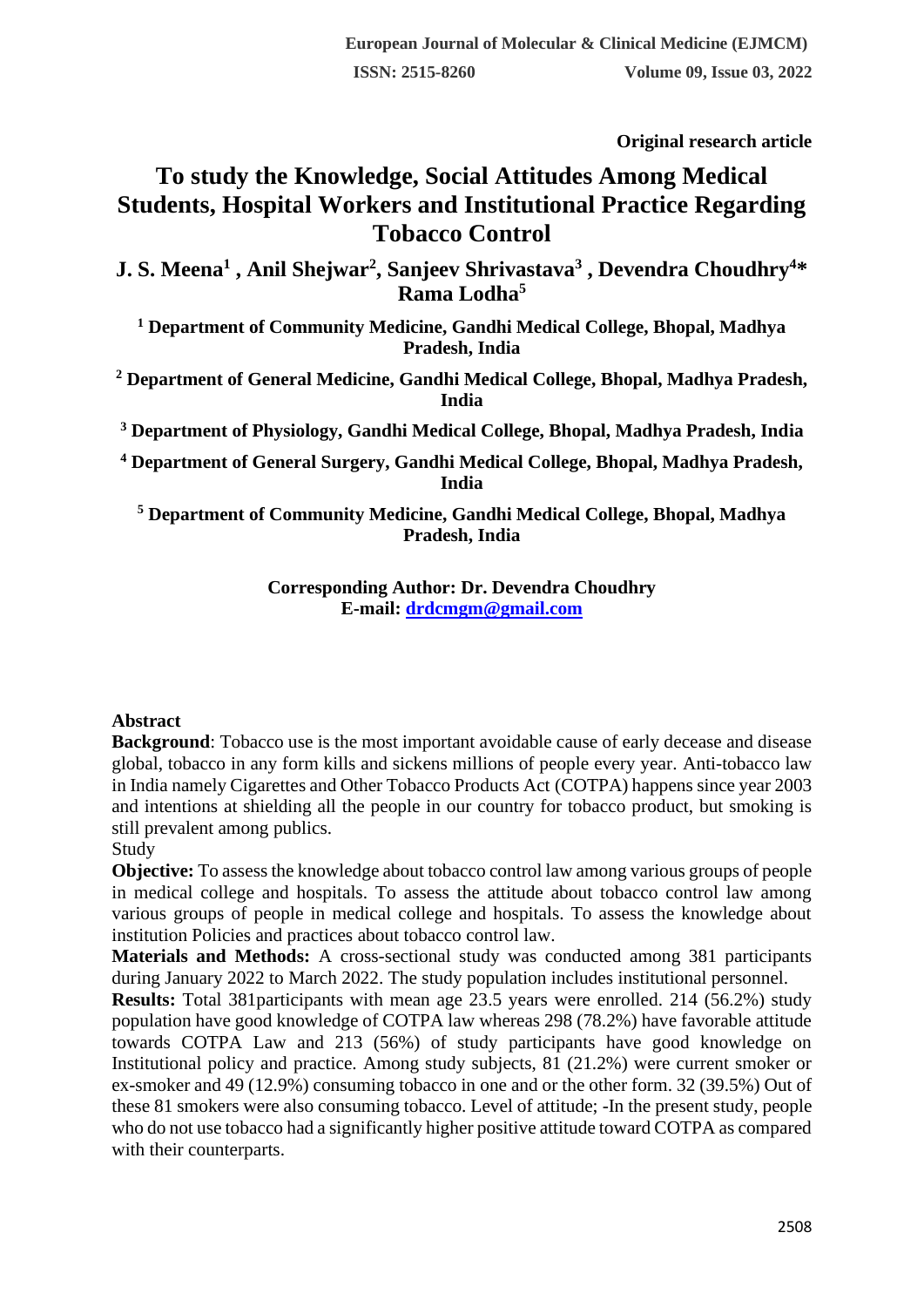**Conclusion:** Based on the findings of our study that there was lack of knowledge about Antismoking legislation among the study participant and there was high knowledge about deleterious multi-dimensional effects of smoking among students, medical and paramedical staff and a high support for implementation of COTPA.

**Keywords:** Cigarette and Other Tobacco Products Act, Cigarette products, legislation, smokers

#### **Introduction**

Tobacco use is the most important avertible cause of early decease and disease global, with nearly 1.4 billion people age 15 years or older by tobacco [1]. Tobacco in any form kills and sickens millions of people every year. (2) The WHO Global Action Plan for the Prevention and Control, reducing the universal prevalence of tobacco use (smoked and smokeless tobacco) by 30% by the year 2025 compared to 2010 (3).

According to the NFHS-5 survey (2019-2021) Men, age 15 years and above who use any kind of tobacco in India-38%, Madhyapradesh-46.5%, Bhopal-32.9% while Women age 15 years and above who use any kind of tobacco in India-8.9%. Madhyapradesh-10.2%, Bhopal-8.5%.(4) GATS-2 (2016- 2017) reports that 28.6% of the adult population consumes tobacco in any form, while 34.2% tobacco users in Madhya Pradesh. 6% decrease in the tobacco consumption recorded in GATS-1 (2009-10) to GATS-2(2016-17).(5)

Anti-tobacco legislation in India

• 1975- Cigarettes Act (6): mainly restricted to a statutory warning 'Cigarette Smoking is Injurious to Health' to be displayed on cigarette packs and advertisements (7,8). but it did not include non-cigarettes tobacco products. (9)

• 1981- Prevention and Control of Pollution Act: considered smoking as an air pollutant. (7)

• 1988- Motor Vehicles Act: made smoking illegal in a public vehicle. (7)

• 1990- Amendment of Prevention of the Food Adulteration Act 1955: To prescribe health warnings asserting tobacco chewing of injurious to health. (6,8)

• 1992- Central Government banned the sale of toothpaste and tooth powder containing tobacco under the Drugs and Cosmetics Act of 1940. (8)

• 2000- Cable Television Networks Amendment Act: prohibited the transmission of advertisements on tobacco and liquor throughout the country. (10)

• 2003- Cigarettes and Other Tobacco Products Act: replaced the Cigarettes Act of 1975 and also included cigars, beedis, cheroots, pipe tobacco, hookah, chewing tobacco, pan masala, and gutka. (6) according to COTPA direct and indirect advertisements of tobacco products, smoking within a radius of 100 yards of educational institutions are all banned, smoking in public places, tobacco sale to minors; and mandatory display of pictorial warning and mandated testing of tar and nicotine content of all tobacco products. (8,11) 2008- National Tobacco Control Programme (NTCP): under which the following activities were planned – training and capacity building, information, education, and communication (IEC) activities, tobacco control laws; and reporting survey and surveillance (National Health Portal). Tobacco-related education for school children. (12) Health is a state subject in India. (13) State legislation is ever more used for tobacco control but absences uniform strategies to control the demand. (6) Tobacco prevention and control policies in India have focused on increasing awareness and changing the behavior. (14)

#### **AIMS AND OBJECTIVES**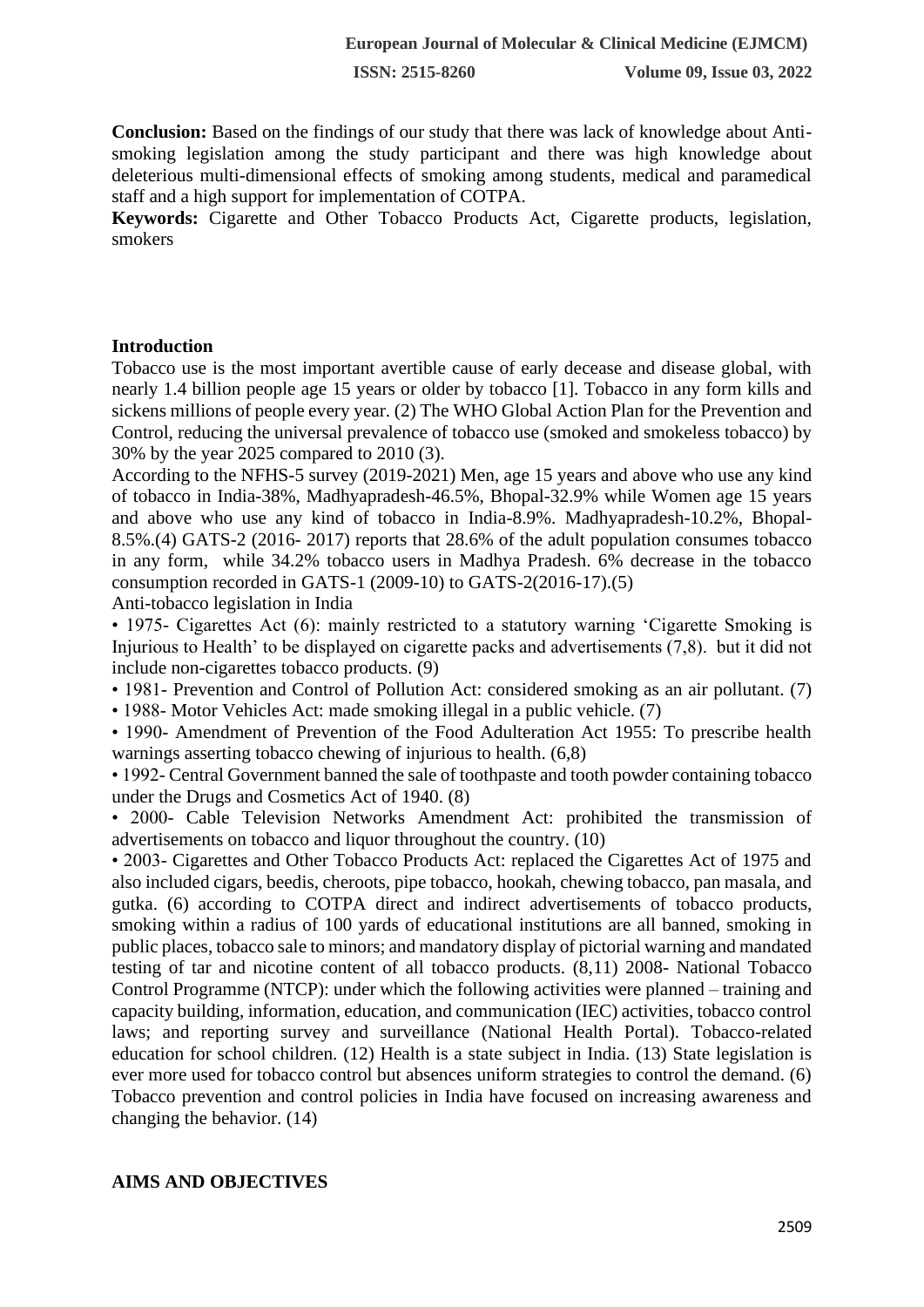To assess the knowledge about tobacco control law among various groups of people at medical college and hospitals.

- To assess the attitude about tobacco control law among various groups of people at medical college and hospitals.
- To assess the Policies and practices in the institution about tobacco law.

## **Methodology (Material &Methods)**

- **Study Centre:** Gandhi Medical College and Hamidia Hospital, Bhopal
- **Duration of the Study:** 1 January 2022 to 31 March 2022
- Study Design: Cross-Sectional Study
- Source of Data: A cross-sectional study was conducted among 381 participants of various working groups of Gandhi medical college and Hamidia hospital Bhopal during January - March 2021.
- Method of sampling: Purposive sampling Study participants: Different groups inside Gandhi Medical College and Hamidia Hospital, Bhopal, M.P

#### These are

- **1.) Students –** undergraduate and postgraduate
- 2.) **Medical working professionals –** doctors, faculty teachers, paramedical staff, nursing staff
- **3.) Non- medical working class –** security staff, clerks, computer operators
- Study settings: Gandhi Medical College and Hamidia hospital campus
- **SAMPLE SIZE –**

According to the **Global Adult Tobacco Survey fact sheet Madhya Pradesh 2016-2017 (GATS-**

**2)** survey, considering the prevalence of tobacco consumption as 34.2%; with absolute precision of 5%, power of 80% and 95% confidence interval, the required sample size is 346. An additional 10% added to compensate for possible non-responders so that sample size become 381

The sample size was calculated using formula:

# $N = z^2$ **x PQ** /d<sup>2</sup>

Where, n is the sample size

Z is the statistic corresponding to level of confidence

P is expected prevalence

- Q is (1-P)
- d is precision.

# • **SELECTION CRITERIA –**

# **Inclusion criteria**

1.) Participant consenting and willing to participate in the study were taken till the required sample size was obtained.

# **Exclusion criteria**

- 1.) Participants who were not willing to participate in our study.
- 2.) Participants absent in that period.

# • **DATA COLLECTION PROCEDURE –**

A cross sectional study design is planned to assess knowledge, attitude and institutional policy and practice regarding smoke free legislation and tobacco usage among various institutional personnel of selected college of Bhopal city. All willing participants who were available at the time of interview via questionnaire were included till the required sample size was met.

A list of undergraduate medical students was obtained from Community Medicine Department; and PG students, Teaching faculty, non-teaching staff and other hospital worker will be obtained from college and hospital establishment of Gandhi Medical College, Bhopal.

Permission and consent from the ethical committee will be taken.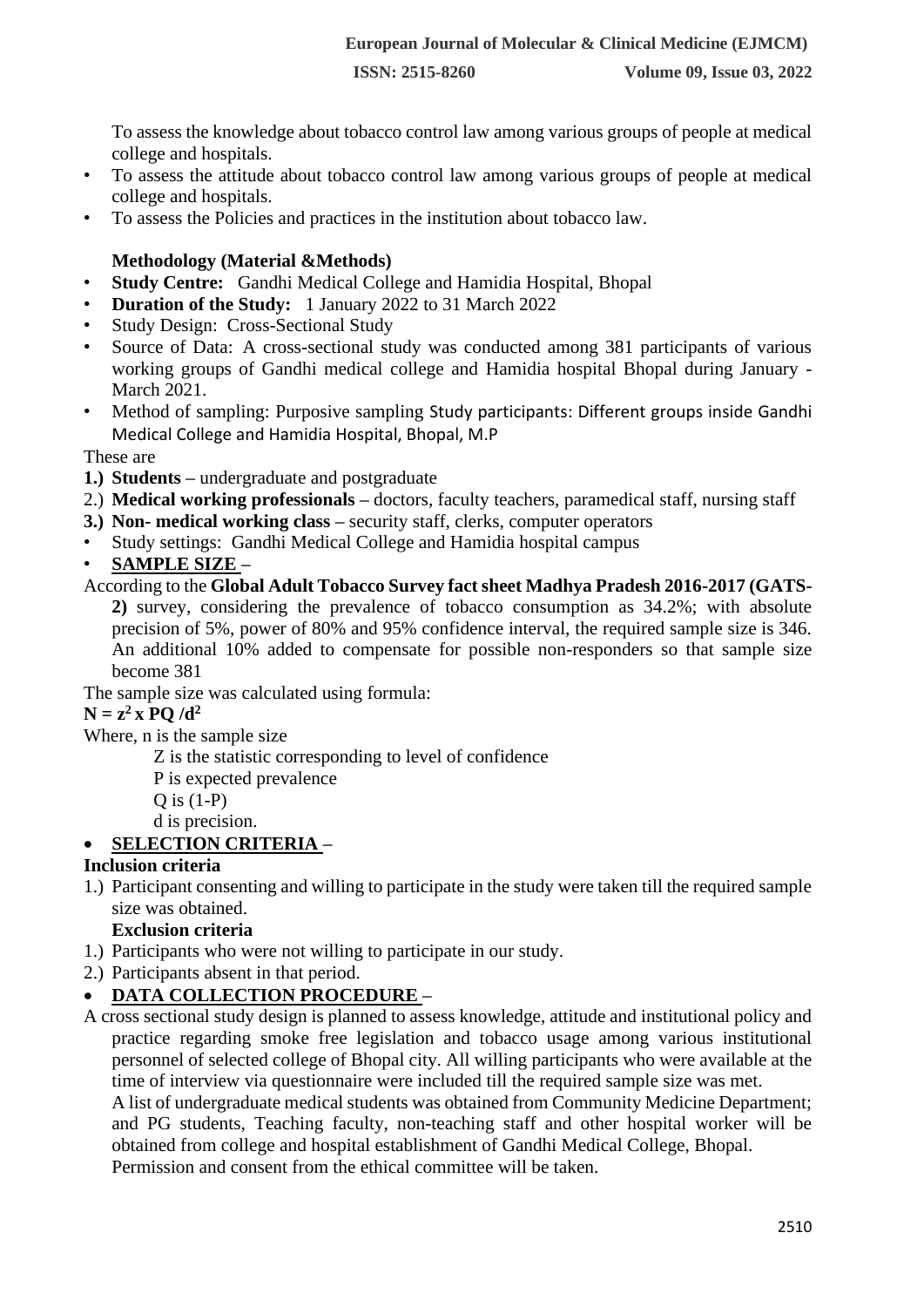# **a) FOR OFFLINE QUESTIONNAIRE**

Written informed consent will be taken after explaining purpose of study.

## **b) FOR GOOGLE FORM BASED QUESTIONNAIRE**

Online consent form will be compulsory before attempting the questionnaire.

Collected data will be entered in the MS Excel spreadsheet, coded appropriately, and analyzed using Epi-Info software.

# • **RESEARCH INSTRUMENT –**

**Questionnaire** - Data will be collected using a predesigned, pre-tested, semi-structured questionnaire

- 1. Google form-based e-questionnaire
- 2. Physical copy of questionnaire in Hindi/English language
- The questionnaire was given to 3 experts in the field of medical research and public health and with their response, item and scale content validity was checked; and it came out to be acceptable.

The questionnaire was translated into local language (HINDI) by two bilingual experts.

Questions concerning awareness, attitude and practices towards Smoking and COTPA law were included based on-

# *3 POINT LIKERT SCALE*

# **Which confines the responder to [''YES'', ''NO''; ''DON'T KNOW'' ]**

- A total of 24 questions were assessed via this scale and questions were divided into various sections as
- **i. Section I** included 7 questions about participant's **SOCIO-DEMOGRAPHIC DATA** such as age, gender, smoking behavior, etc. Smoking behavior/**PRACTICES** is categorized into nonsmoker, smoker or ex-smoker.
- **ii. Section II** included 12 questions about participant's **KNOWLEDGE** about anti-tobacco law.
- **iii. Section III** included 4 items that focused mainly on participant's **Awareness** towards **harmful effects of tobacco**.
- **iv. Section III** included 8 items that focused mainly on participant's **ATTITUDE** towards antitobacco (COTPA) Law.
- **v. Section IV** included 3 questions focused on participant KNOWLEDGE regarding **INSTITUTIONAL POLICY** and practice**.**

Sections 2, 4 and 5 were based on Likert scale and participants are requested to show their level of agreement with the three options**.** 

# • **QUALITY CONTROL –**

The interviewers will be trained and given proper briefing in their local language about the study as a measure of quality control.

# • **CONFIDENTIALITY –**

Confidentiality of all participants will be maintained.

All data obtained will remain discrete and will not be used by the researcher in such a way that it reveals the identity of the participant.

# • **PLAN OF ANALYSIS/STASTICAL TOOLS –**

# **1.) LIKERT scale analysis**

Scores assigned to each item are between 1 and 3 points as follows

- $-A\text{gree}/\text{Yes}$  = 3 points
- **- Neutral /Don't know = 2 points**

# $-I POINT$

According to this the range of total scores lies in Range (24-72)

Considering good awareness as greater than whatever mean will be obtained of the total score Responders will be classified as: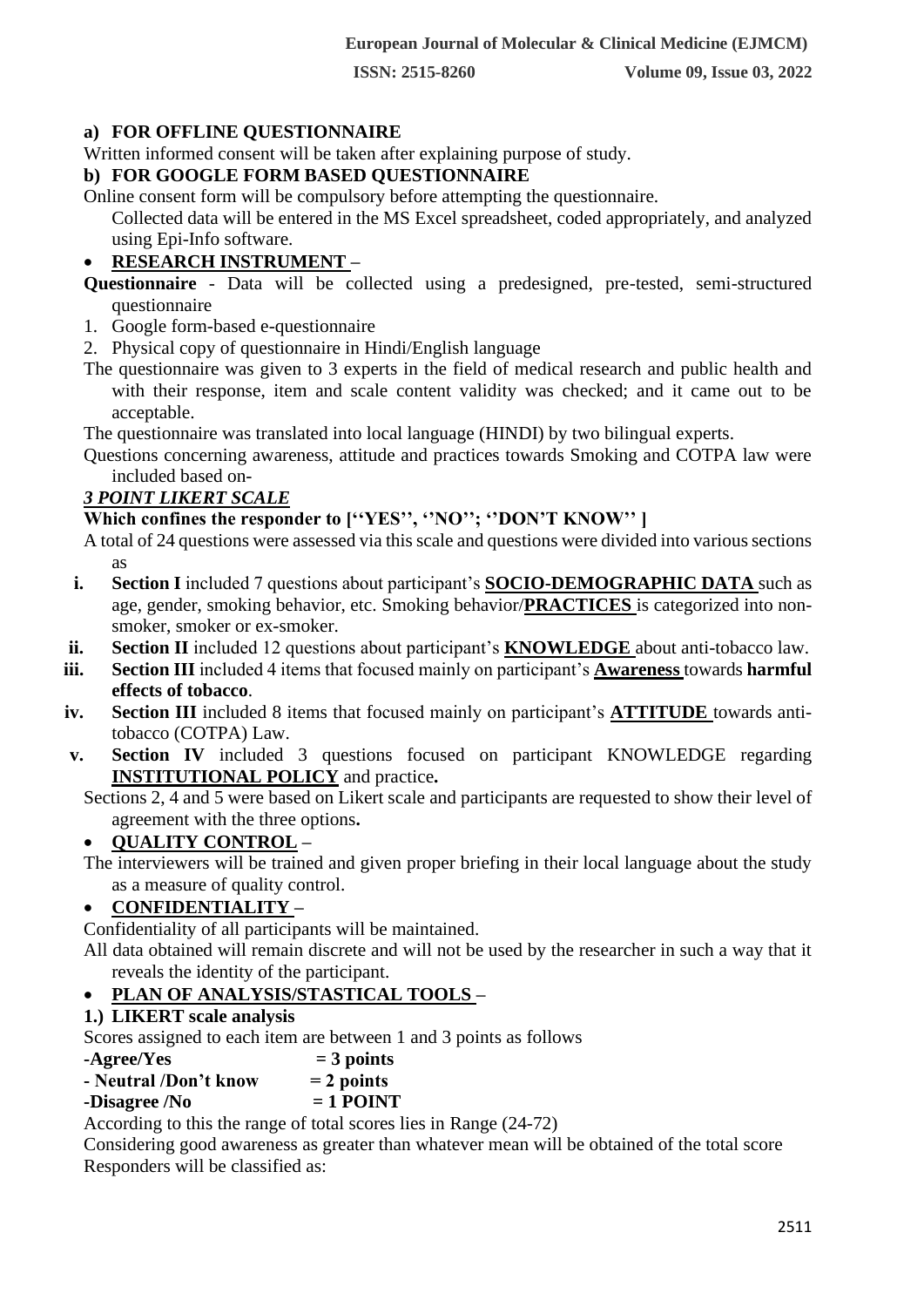# **i. POSITIVE ATTITUDE or NEGATIVE ATTITUDE**

#### **ii. AWARE or UNAWARE**

#### **2.) STASTICAL tests –**

**-Descriptive analysis** will be done in the form of mean and standard deviations or proportions wherever appropriate.

**-Chi-square test** will be used to analyze the difference between proportions. P-value of less than 0.05 will be considered statistically significant.

**3.) SOFTWARE –** EPI-INFO and MS Excel

# • **ETHICAL CONSIDERATIONS –**

• Ethical clearance was taken from the Institutional Ethical Committee, office of the Dean & C.E.O. , Society Gandhi Medical College, Sultania Road, Bhopal (Letter No.6701/MC/IEC/2022, Bhopal Date:15/02/2022) .

Consent will be taken from all willing participants.

#### **Observation and Result:**

381 participants in the present study, 290(76.12%) were 17–24 years old, 30 (7.87%) were 25–30 years old and 61 (16.01%) were more than 30-year-old; males constituted 226 (59.32%) and females 155 (40.68%). Among those, 270 (70.8%) were students, 73 (19.16%) were medical and paramedical staff, 38 (9.97%) were nonmedical college and hospital supporting staff workers.

| Variable                      | Frequency $(n=381)$ | Percentage (100%) |  |  |  |  |  |  |  |
|-------------------------------|---------------------|-------------------|--|--|--|--|--|--|--|
| Age (in year)                 |                     |                   |  |  |  |  |  |  |  |
| $17 - 24$                     | 290                 | 76.1              |  |  |  |  |  |  |  |
| $25 - 30$                     | 30                  | 7.9               |  |  |  |  |  |  |  |
| $>30$                         | 61                  | 16                |  |  |  |  |  |  |  |
|                               | <b>Gender</b>       |                   |  |  |  |  |  |  |  |
| Male                          | 226                 | 59.3              |  |  |  |  |  |  |  |
| female                        | 155                 | 40.7              |  |  |  |  |  |  |  |
|                               | <b>Residence</b>    |                   |  |  |  |  |  |  |  |
| Rural                         | 110                 | 28.9              |  |  |  |  |  |  |  |
| Urban                         | 225                 | 59                |  |  |  |  |  |  |  |
| Semi-urban                    | 46                  | 12.1              |  |  |  |  |  |  |  |
| Occupation                    |                     |                   |  |  |  |  |  |  |  |
| Student                       | 270                 | 70.9              |  |  |  |  |  |  |  |
| Medical and paramedical staff | 73                  | 19.1              |  |  |  |  |  |  |  |
| Non-medical                   | 38                  | 10                |  |  |  |  |  |  |  |

#### **Table 1: Distribution of study population**

#### **Table 2: Smoking behaviour of the study population**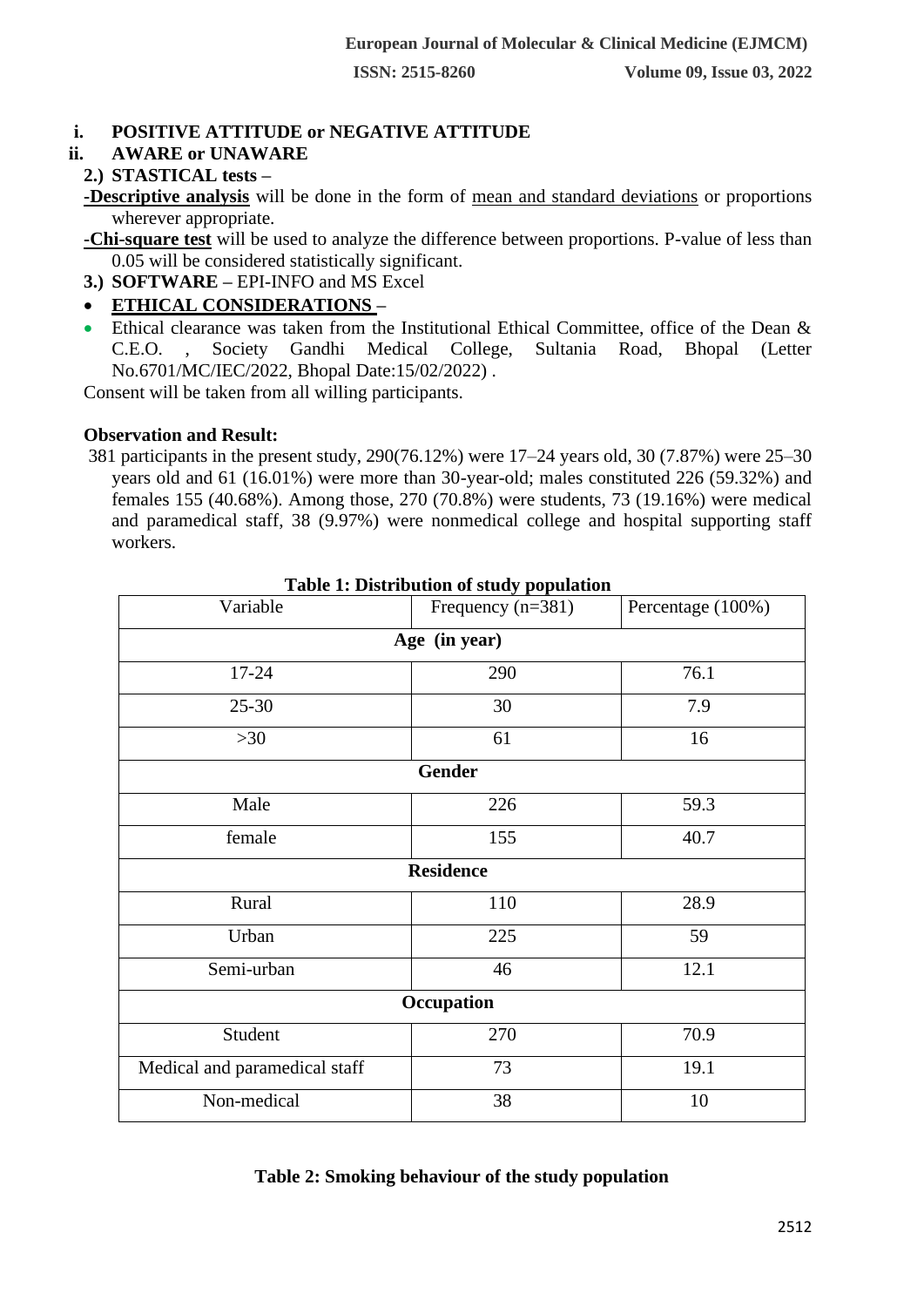**ISSN: 2515-8260 Volume 09, Issue 03, 2022**

| <b>Smoking behavior</b>                                       | Student,<br>$n=270$<br>$(100\%)$ | <b>Medical working</b><br>professionals,<br>$n=73$ (100%) | Non-medical<br>working class,<br>$n=38$ (100%) | Total, $n=381$<br>$(100\%)$ |        |
|---------------------------------------------------------------|----------------------------------|-----------------------------------------------------------|------------------------------------------------|-----------------------------|--------|
| Smoker                                                        | 49 (18.1%)                       | 17 (23.3%)                                                | $(39.5\%)$<br>15                               | 81(21.3%)                   | .0093  |
| $(current + Ex-smoker)$                                       |                                  |                                                           |                                                |                             | $\ast$ |
| Never Smoker                                                  | 221 (81.9%)                      | (76.7%)<br>56                                             | $(60.5\%)$<br>23                               | 300 (78.7%)                 |        |
|                                                               |                                  | Smokeless tobacco user                                    |                                                |                             |        |
| User                                                          | 23(8.5%)                         | $7(9.6\%)$                                                | 19 (50%)                                       | 49 (12.9%)                  | 0.001  |
| $(Current + Ex user)$                                         |                                  |                                                           |                                                |                             | $\ast$ |
| Never Used                                                    | 247 (91.5%)                      | 66 (90.4%)                                                | 19 (50%)                                       | 332 (87.1%)                 |        |
| Chi square test $*$ The result is significant at $n \geq 0.5$ |                                  |                                                           |                                                |                             |        |

Chi-square test, \*The result is significant at  $p < .05$ **Table 2** summarizes that 18.1% of students, 23.3% of Medical working professionals and

39.5% of Non- medical working staff were current smokers or ex-smoker, and 8.5% of students, 9.6% of Medical working professionals, and 50% of workers were current/exsmokeless tobacco (SLT) users.50 % non-medical working staff were SLT user.

| Table 3: Knowledge about smoke-free law                                                            |                |                        |              |               |                  |  |  |  |  |
|----------------------------------------------------------------------------------------------------|----------------|------------------------|--------------|---------------|------------------|--|--|--|--|
| <b>Question</b>                                                                                    | <b>Student</b> | <b>Medical working</b> | Non-         | Total         | $\boldsymbol{P}$ |  |  |  |  |
|                                                                                                    | (270)          | professionals          | medical      | (381)         |                  |  |  |  |  |
|                                                                                                    |                | (73)                   | working      |               |                  |  |  |  |  |
|                                                                                                    |                |                        | class $(38)$ |               |                  |  |  |  |  |
| Are you aware that there should be a board in the institution saying that "sale of tobacco product |                |                        |              |               |                  |  |  |  |  |
| in an area within the radius of 100 yards of educational institution is strictly prohibited"       |                |                        |              |               |                  |  |  |  |  |
| Yes                                                                                                | 162(60%)       | 48(65.8%)              | 22(57.9%)    | 232(60.9%)    |                  |  |  |  |  |
| N <sub>o</sub>                                                                                     | 61(22.6%)      | $12(16.4\%)$           | $6(15.8\%)$  | 79(20.7%)     | .497             |  |  |  |  |
| Don't know                                                                                         | $47(17.4\%)$   | $13(17.8\%)$           | $10(26.3\%)$ | $70(18.4\%)$  | <b>NS</b>        |  |  |  |  |
| Have you ever seen any board stating the same in front of any educational institution              |                |                        |              |               |                  |  |  |  |  |
| Yes                                                                                                | $76(28.1\%)$   | 32(43.8%)              | 19(50%)      | 127(33.3%)    | $.007*$          |  |  |  |  |
| N <sub>o</sub>                                                                                     | 161(59.6%)     | 35(47.9%)              | 13(34.2%)    | 209(54.9%)    |                  |  |  |  |  |
| Don't know                                                                                         | $33(12.2\%)$   | $6(8.2\%)$             | $6(15.8\%)$  | $45(11.8\%)$  |                  |  |  |  |  |
| Are you aware that, on any shop/bunk with in radius of 100 yards from educational institution,     |                |                        |              |               |                  |  |  |  |  |
| there should be a board saying that "tobacco products are not sold to persons below 18 years of    |                |                        |              |               |                  |  |  |  |  |
| age                                                                                                |                |                        |              |               |                  |  |  |  |  |
| Yes                                                                                                | 115(42.7%)     | 39(53.4%)              | 14(36.8%)    | $168(44.1\%)$ | .097             |  |  |  |  |
| N <sub>o</sub>                                                                                     | 119(44%)       | 24(32.9%)              | $14(36.8\%)$ | 157(41.2%)    | <b>NS</b>        |  |  |  |  |
| Don't know                                                                                         | 36(13.3%)      | 10(13.7%)              | $10(26.4\%)$ | 56(14.7%)     |                  |  |  |  |  |
| Have you ever seen any board stating the same, in front of any shop                                |                |                        |              |               |                  |  |  |  |  |
| Yes                                                                                                | $69(25.6\%)$   | 35(48%)                | 14(36.8%)    | 118(31%)      | $.001*$          |  |  |  |  |
| N <sub>o</sub>                                                                                     | 201(74.4%)     | 38(52%)                | 24(63.2%)    | 263(69%)      |                  |  |  |  |  |
| Are you aware that under Cigarette and Other Tobacco Products Act (COTPA), the sale of             |                |                        |              |               |                  |  |  |  |  |
| cigarette or other tobacco products to person below the age of 18 years is prohibited/crime        |                |                        |              |               |                  |  |  |  |  |
| Yes                                                                                                | 166(61.5%)     | 39(53.4%)              | $16(42.1\%)$ | 221(58%)      |                  |  |  |  |  |
| N <sub>o</sub>                                                                                     | $67(24.8\%)$   | 23(31.5%)              | $11(28.9\%)$ | 101(26.5%)    | .073             |  |  |  |  |
| Don't know                                                                                         | 37(13.7%)      | $11(15.1\%)$           | $11(28.9\%)$ | 59(15.5%)     | <b>NS</b>        |  |  |  |  |
| Are you aware that under COTPA act, the sale, offer for sale, or permitting sale of cigarettes or  |                |                        |              |               |                  |  |  |  |  |
| any other tobacco products in an area within a radius of 100 yard of any educational institution   |                |                        |              |               |                  |  |  |  |  |
| is prohibited                                                                                      |                |                        |              |               |                  |  |  |  |  |
| Yes                                                                                                | 134(49.6%)     | 40(54.8%)              | 15(39.5%)    | 189(49.6%)    | $.006*$          |  |  |  |  |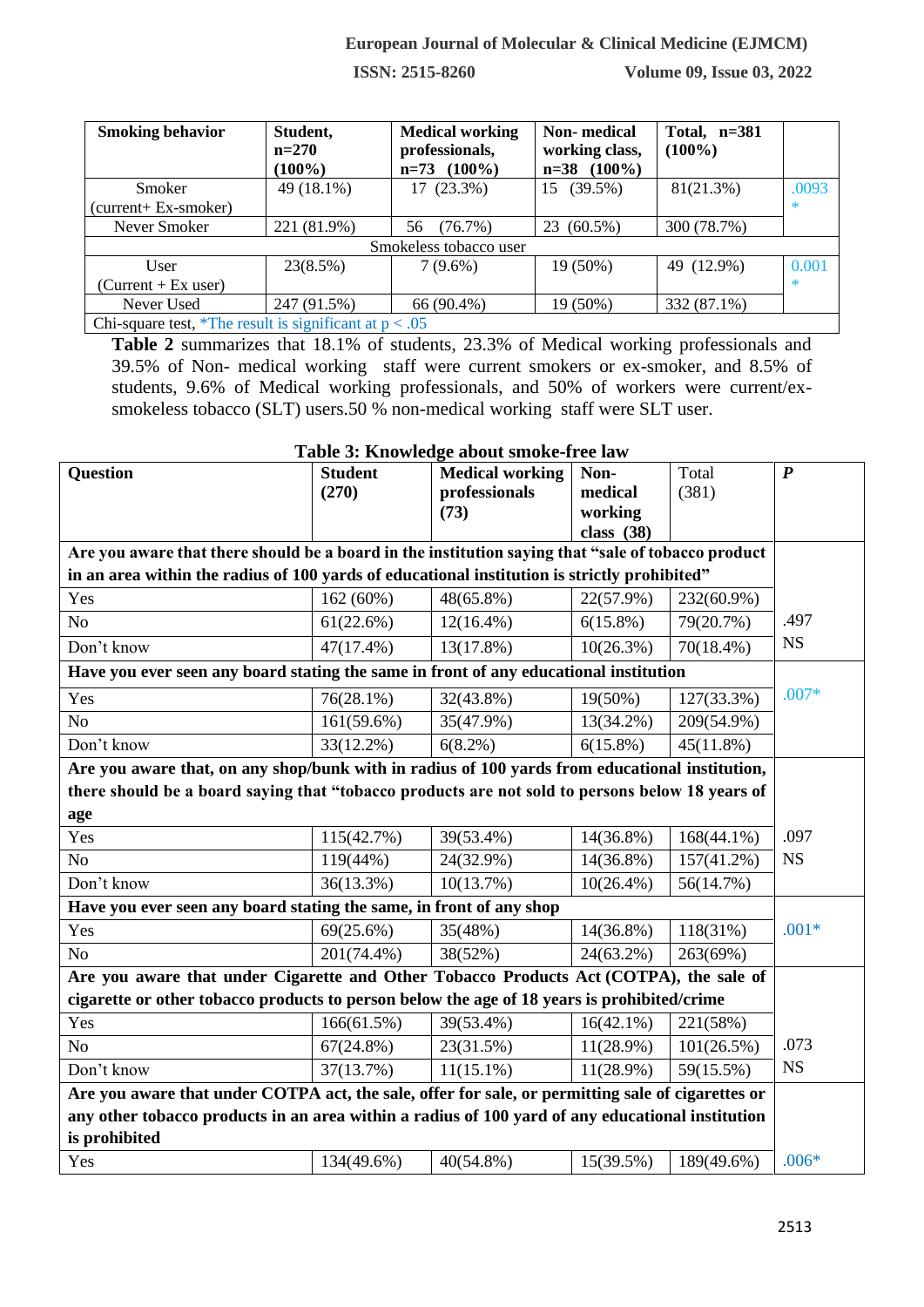**ISSN: 2515-8260 Volume 09, Issue 03, 2022**

| N <sub>o</sub>                                                                           | 102(37.8%)                                                                                      | $19(26\%)$   | $10(26.3\%)$ | 131(34.4%)    |           |  |  |  |  |  |
|------------------------------------------------------------------------------------------|-------------------------------------------------------------------------------------------------|--------------|--------------|---------------|-----------|--|--|--|--|--|
| Don't know                                                                               | 34(12.6%)                                                                                       | 14(19.2%)    | 13(34.2%)    | 61(16%)       |           |  |  |  |  |  |
| Are you aware that under COTPA act, employing any person who is under 18 years of age in |                                                                                                 |              |              |               |           |  |  |  |  |  |
| cultivation, processing, and sale of tobacco or tobacco products is prohibited           |                                                                                                 |              |              |               |           |  |  |  |  |  |
| Yes                                                                                      | 134(49.6%)                                                                                      | 39(53.4%)    | $10(26.3\%)$ | 183(48%)      |           |  |  |  |  |  |
| N <sub>o</sub>                                                                           | 88(32.6%)                                                                                       | $17(23.3\%)$ | 12(31.6%)    | 117(30.7%)    | $.004*$   |  |  |  |  |  |
| Don't know                                                                               | 48(17.8%)                                                                                       | $17(23.3\%)$ | $16(42.1\%)$ | 81(21.3%)     |           |  |  |  |  |  |
|                                                                                          | Are you aware under COTPA act that selling, offer for sale, or permitting sale of cigarettes or |              |              |               |           |  |  |  |  |  |
| any other tobacco products loose or in single sticks is prohibited                       |                                                                                                 |              |              |               |           |  |  |  |  |  |
| Yes                                                                                      | 87(32.2%)                                                                                       | 33(45.3%)    | $6(15.8\%)$  | $126(33.1\%)$ |           |  |  |  |  |  |
| N <sub>o</sub>                                                                           | 125(46.3%)                                                                                      | 29(39.7%)    | 20(52.6%)    | 174(45.7%)    | $.02*$    |  |  |  |  |  |
| Don't know                                                                               | 58(21.5%)                                                                                       | 11(15%)      | 12(31.6%)    | 81(21.2%)     |           |  |  |  |  |  |
| Do you know the maximum fine for violation under the act?                                |                                                                                                 |              |              |               |           |  |  |  |  |  |
| Yes                                                                                      | 38(14%)                                                                                         | $15(20.5\%)$ | $11(36.8\%)$ | $64(16.8\%)$  | $.035*$   |  |  |  |  |  |
| No                                                                                       | 180(66.7%)                                                                                      | $52(71.2\%)$ | 22(57.9%)    | 254(66.7%)    |           |  |  |  |  |  |
| Don't know                                                                               | 52(19.3%)                                                                                       | $6(8.2\%)$   | $5(13.1\%)$  | 63(16.5%)     |           |  |  |  |  |  |
| Do you know who is the enforcing agency                                                  |                                                                                                 |              |              |               |           |  |  |  |  |  |
| Yes                                                                                      | 36(13.3%)                                                                                       | $7(9.6\%)$   | $5(13.2\%)$  | 48(12.6%)     |           |  |  |  |  |  |
| N <sub>o</sub>                                                                           | 179(66.3%)                                                                                      | 59(80.8%)    | $26(68.4\%)$ | 264(69.3%)    | .192      |  |  |  |  |  |
| Don't know                                                                               | $55(20.4\%)$                                                                                    | $7(9.6\%)$   | $7(18.4\%)$  | $69(18.1\%)$  | <b>NS</b> |  |  |  |  |  |
| Have you seen anyone violating anti tobacco law?                                         |                                                                                                 |              |              |               |           |  |  |  |  |  |
| Yes                                                                                      | 159(58.9%)                                                                                      | $30(41.1\%)$ | 20(52.6%)    | 209(54.9%)    |           |  |  |  |  |  |
| N <sub>o</sub>                                                                           | 69(25.6%)                                                                                       | 36(49.3%)    | 12(31.6%)    | 117(30.7%)    | $.003*$   |  |  |  |  |  |
| Don't know                                                                               | 42(15.5%)                                                                                       | $7(9.6\%)$   | $6(15.8\%)$  | $55(14.4\%)$  |           |  |  |  |  |  |
| To whom should you report in case of any violation of COTPA Act?                         |                                                                                                 |              |              |               |           |  |  |  |  |  |
| Yes                                                                                      | 43(16%)                                                                                         | $15(20.5\%)$ | $7(18.4\%)$  | 65(17%)       | $< 001*$  |  |  |  |  |  |
| N <sub>o</sub>                                                                           | 79(29.2%)                                                                                       | $39(53.4\%)$ | 22(57.9%)    | 140(36.8%)    |           |  |  |  |  |  |
| Don't Know                                                                               | 148(54.8%)                                                                                      | 19(26%)      | 9(23.7%)     | 176(46.2%)    |           |  |  |  |  |  |
| Chi-square test, *The result is significant at $p < .05$ , NS=Non significant            |                                                                                                 |              |              |               |           |  |  |  |  |  |

Table 3 summarizes the knowledge of students, Medical working professionals, and Nonmedical working staff about smoke-free law; 54.9 % of the participants not seen any board in the institution saying that "sale of tobacco product in an area within the radius of 100 yards of educational institution is strictly prohibited" 69% of participant were not seen a board saying that "tobacco products are not sold to persons below 18 years of age," 83.2% of the study population were not aware of the maximum fine for violating the rule, 87.4% of the study population do not know who is the enforcing agency of the law, 84% of the students, 79.4 % of the medical/paramedical staff and 81.6% nonmedical workers do not know to whom should they report if they see any one violating the law, and 66.9% of the study population are not aware that permitting sale of cigarettes and other tobacco products loose or in single sticks is prohibited. statistically significant difference was seen between students, medical/paramedical staff and non-medical supporting staffs towards ever seen any board stating the same in front of any educational institution, ever seen any board stating the same, in front of any shop, awareness that under COTPA act, the sale, offer for sale, or permitting sale of cigarettes or any other tobacco products in an area within a radius of 100 yard of any educational institution is prohibited, employing any person who is under 18 years of age in cultivation, processing, and sale of tobacco or tobacco products is prohibited, selling, offer for sale, or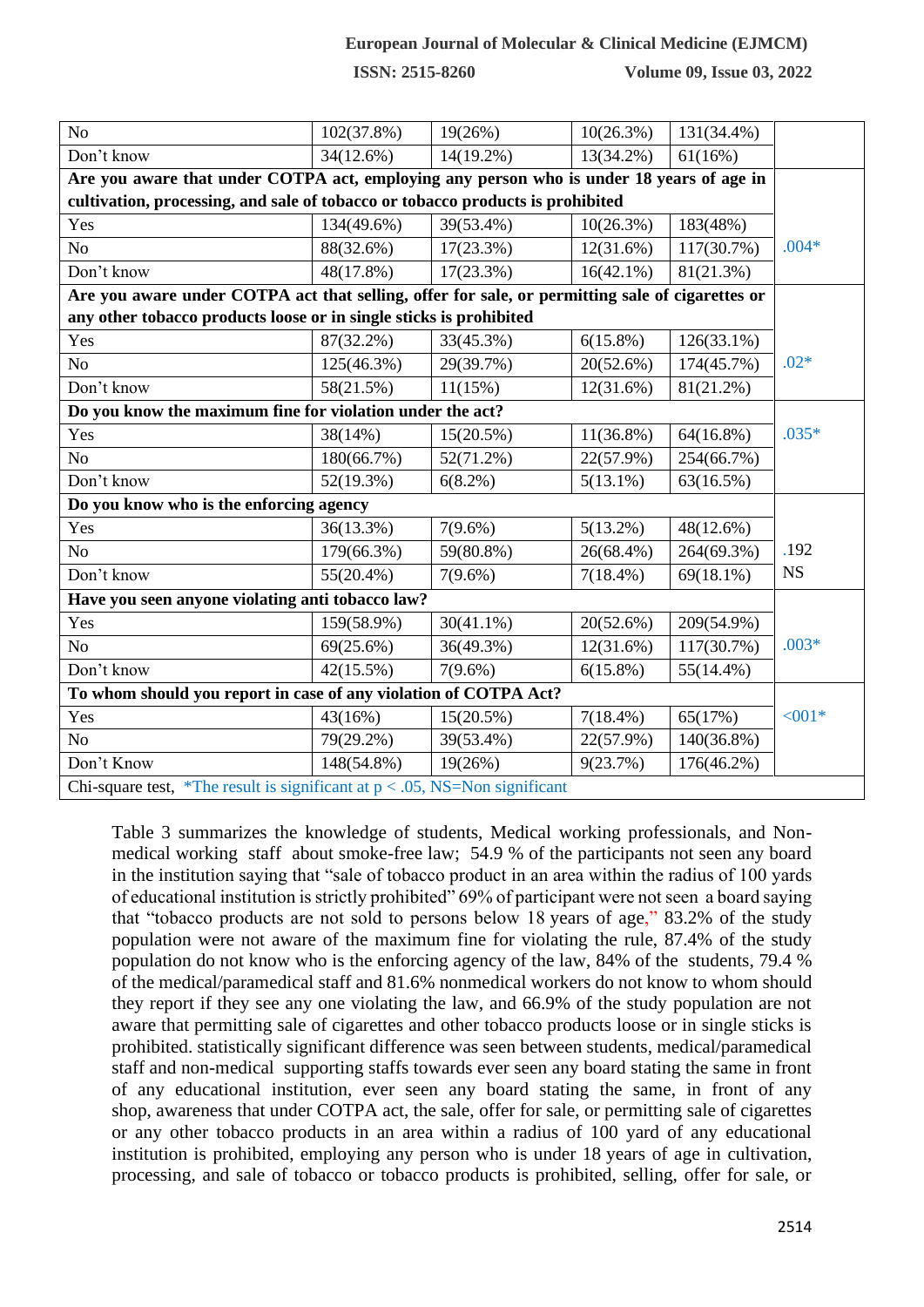permitting sale of cigarettes or any other tobacco products loose or in single sticks is prohibited, maximum fine for violation under the act, enforcing agency, seen anyone violating anti-tobacco law, To whom should you report in case of any violation of COTPA Act?

Table-4:Regarding awareness of harmful effects of tobacco among the study population , 85.8 % of the total respondents answered no to "smoking is part of our culture," 88% of the respondents answered yes to "smoking/using tobacco products is harmful to health," 62.2% of the total respondents are aware of second-hand smoking, 69.6% of the total respondents answered yes to "second-hand smoking is equally dangerous as active smoking.

| Question                                                                      | Student<br>$(270)$ %                             | Medical working<br>professionals<br>(73) % | Non-<br>medical<br>working<br>class<br>(38)% | Total<br>$(381)$ %  | $\boldsymbol{P}$ |  |  |  |  |  |
|-------------------------------------------------------------------------------|--------------------------------------------------|--------------------------------------------|----------------------------------------------|---------------------|------------------|--|--|--|--|--|
|                                                                               | Do you think smoking is part of culture?<br>.149 |                                            |                                              |                     |                  |  |  |  |  |  |
| Yes                                                                           | 43 (16%)                                         | $5(6.8\%)$                                 | $6(15.8\%)$                                  | 54<br>$(14.2\%)$    | <b>NS</b>        |  |  |  |  |  |
| N <sub>o</sub>                                                                | 227(84%)                                         | 68(93.2%)                                  | 32(84.2%)                                    | 327(85.8)<br>$\%$ ) |                  |  |  |  |  |  |
| Are you aware of second hand /passive smoking?                                |                                                  |                                            |                                              |                     | $< .001*$        |  |  |  |  |  |
| Yes                                                                           | 183(67.8%)                                       | $40(54.8\%)$                               | 14(36.8%)                                    | 237(62.2<br>$\%$ )  |                  |  |  |  |  |  |
| N <sub>o</sub>                                                                | 87(32.2%)                                        | 33(45.2%)                                  | 24(63.2%)                                    | 144(37.8)<br>$%$ )  |                  |  |  |  |  |  |
| Do you think second -hand smoking equally dangerous as active smoking?        |                                                  |                                            |                                              |                     | $< .001*$        |  |  |  |  |  |
| Yes                                                                           | 201(74.4%)                                       | 50 (68.5%)                                 | 14 (36.8%)                                   | 265(69.6<br>$%$ )   |                  |  |  |  |  |  |
| N <sub>o</sub>                                                                | 69(25.6%)                                        | 23(31.5%)                                  | 24(63.2%)                                    | 116(30.4)<br>$%$ )  |                  |  |  |  |  |  |
| [Do you think smoking/using tobacco products is harmful to health?            |                                                  |                                            |                                              |                     |                  |  |  |  |  |  |
| Yes                                                                           | 243 (90%)                                        | 67(91.8%)                                  | 25 (65.8%)                                   | 335(88%)            | $< .001*$        |  |  |  |  |  |
| No                                                                            | $27(10\%)$                                       | $6(8.2\%)$                                 | 13(34.2%)                                    | 46(12%)             |                  |  |  |  |  |  |
| Chi-square test, *The result is significant at $p < .05$ , NS=Non significant |                                                  |                                            |                                              |                     |                  |  |  |  |  |  |

#### **Table 4: Awareness of harmful effects of tobacco**

**Table 5: Attitudes of smokers towards the law**

| Question                                                                                   |              | Total        | $\boldsymbol{P}$ |           |  |  |  |  |  |
|--------------------------------------------------------------------------------------------|--------------|--------------|------------------|-----------|--|--|--|--|--|
|                                                                                            | User $(98)$  | (381)        |                  |           |  |  |  |  |  |
| Are you interested in participating in anti tobacco campaign?                              |              |              |                  |           |  |  |  |  |  |
| Agree                                                                                      | 65(66.3%)    | 211(74.6%)   | 276(72.5%)       | <b>NS</b> |  |  |  |  |  |
| Disagree                                                                                   | 17(17.3%)    | $25(8.8\%)$  | $42(11\%)$       |           |  |  |  |  |  |
| Neutral                                                                                    | $16(16.3\%)$ | $47(16.6\%)$ | 63(16.5%)        |           |  |  |  |  |  |
| Do you think that COTPA law should be strictly implemented?                                |              |              |                  |           |  |  |  |  |  |
| Agree                                                                                      | 72(73.5%)    | 268(94.7%)   | 340(89.2%)       | $< .001*$ |  |  |  |  |  |
| Disagree                                                                                   | $15(15.3\%)$ | $5(1.8\%)$   | $20(5.2\%)$      |           |  |  |  |  |  |
| Neutral                                                                                    | $11(11.2\%)$ | $10(3.5\%)$  | $21(5.5\%)$      |           |  |  |  |  |  |
| Do you think the enforcing agent should strictly act to punish the person who is violating |              |              |                  |           |  |  |  |  |  |
| the COTPA law?                                                                             |              |              |                  |           |  |  |  |  |  |
| Agree                                                                                      | 72(73.5%)    | 261(92.2%)   | 333(87.4%)       | $< .001*$ |  |  |  |  |  |
| Disagree                                                                                   | $13(13.3\%)$ | $6(2.1\%)$   | 19(5%)           |           |  |  |  |  |  |
| Neutral                                                                                    | 13(13.3%)    | $16(5.7\%)$  | 29(7.6%)         |           |  |  |  |  |  |
| Do you think whether strict execution of COTPA saves life?                                 |              |              |                  | $.014*$   |  |  |  |  |  |
| Agree                                                                                      | 81(82.6%)    | 258(91.2%)   | 339(89%)         |           |  |  |  |  |  |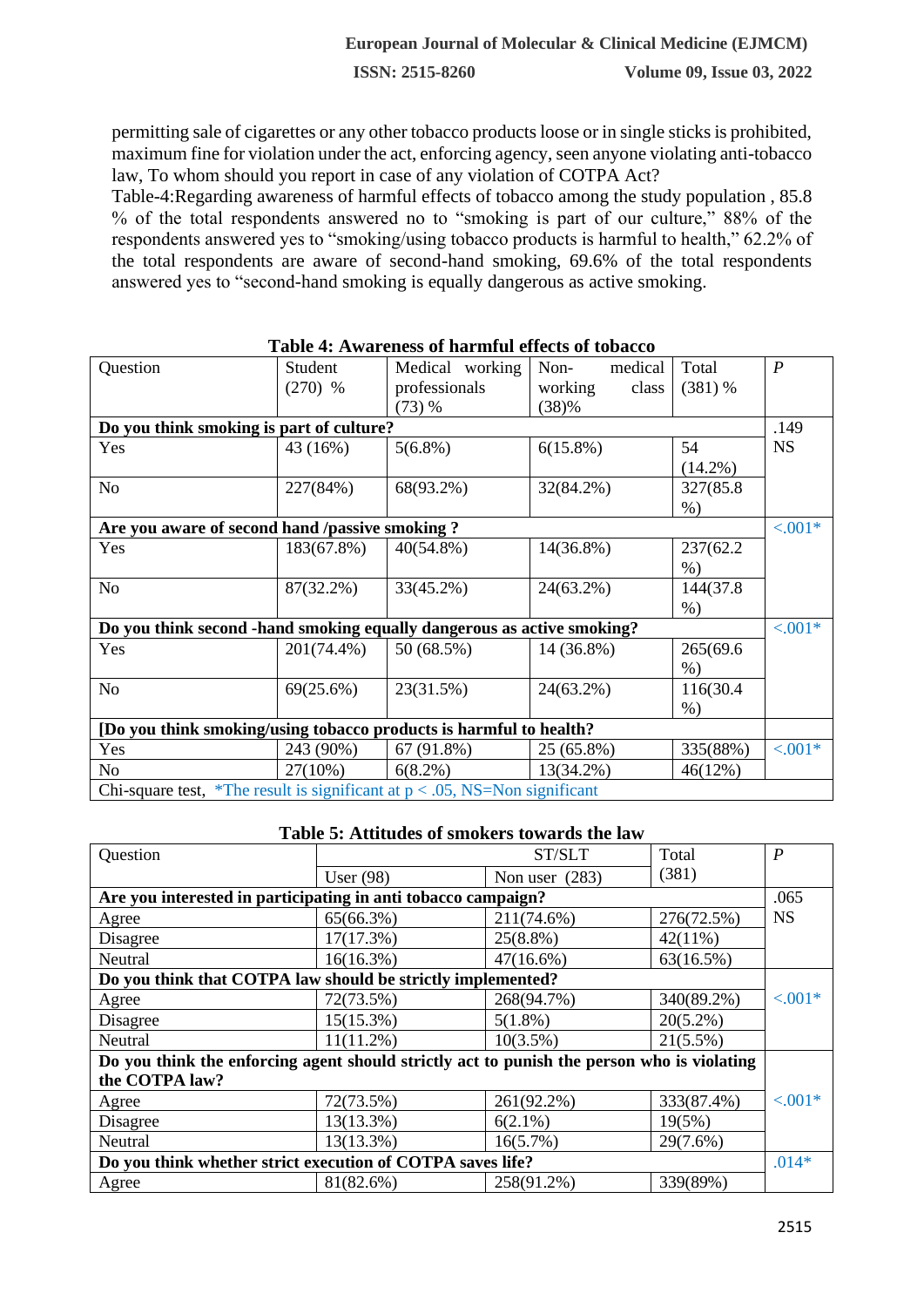**ISSN: 2515-8260 Volume 09, Issue 03, 2022**

| Disagree                                                                                            | $8(8.2\%)$   | $6(2.1\%)$  | $14(3.7\%)$ |         |  |  |  |  |
|-----------------------------------------------------------------------------------------------------|--------------|-------------|-------------|---------|--|--|--|--|
| Neutral                                                                                             | $9(9.2\%)$   | $19(6.7\%)$ | $28(7.3\%)$ |         |  |  |  |  |
| Do you support COTPA law?                                                                           |              |             |             |         |  |  |  |  |
| Agree                                                                                               | 80(81.6%)    | 265(93.6%)  | 345(90.5%)  | $.001*$ |  |  |  |  |
| Disagree                                                                                            | $10(10.2\%)$ | $8(2.8\%)$  | 18(4.7%)    |         |  |  |  |  |
| Neutral                                                                                             | $8(8.2\%)$   | $10(3.5\%)$ | 18(4.7%)    |         |  |  |  |  |
| Chi-square test, *P<0.001 statistically significant, NS=Non significant, COTPA=Cigarettes and Other |              |             |             |         |  |  |  |  |
| Tobacco Products Act, ST=Smoked tobacco, SLT=Smoke less tobacco                                     |              |             |             |         |  |  |  |  |

**[Table 5]:**statistically significant difference was seen between smoked tobacco (ST)/smokeless tobacco (SLT) users and nonusers toward strict implementation of COTPA law, strict punishment of the person who is violating COTPA law, strict execution of COTPA saves life and support COTPA law

| Question                                                                                           | Student      | Medical       | Non-medical   | Total      | $\boldsymbol{P}$ |  |  |  |  |  |  |
|----------------------------------------------------------------------------------------------------|--------------|---------------|---------------|------------|------------------|--|--|--|--|--|--|
|                                                                                                    | $(270)$ %    | working       | working class | $(381)$ %  |                  |  |  |  |  |  |  |
|                                                                                                    |              | professionals | (38) %        |            |                  |  |  |  |  |  |  |
|                                                                                                    |              | (73) %        |               |            |                  |  |  |  |  |  |  |
| Institution written policy against smoking/chewing tobacco?                                        |              |               |               |            |                  |  |  |  |  |  |  |
| Yes                                                                                                | 97(36%)      | 27(37%)       | $16(42.1\%)$  | 140(36.7%) | <b>NS</b>        |  |  |  |  |  |  |
| N <sub>o</sub>                                                                                     | 83(30.7%)    | $30(41\%)$    | $10(26.3\%)$  | 123(32.3%) |                  |  |  |  |  |  |  |
| Don't Know                                                                                         | 90(33.3%)    | 16(22%)       | $12(31.6\%)$  | 118(31%)   |                  |  |  |  |  |  |  |
| smoking/chewing tobacco prohibited in teaching facilities, laboratories, public areas such as play |              |               |               |            | .261             |  |  |  |  |  |  |
|                                                                                                    |              |               |               |            |                  |  |  |  |  |  |  |
| grounds, libraries, mess, cafeteria?                                                               |              |               |               |            |                  |  |  |  |  |  |  |
| Yes                                                                                                | 163(60.4%)   | 54(74%)       | 25(65.8%)     | 242(63.5%) |                  |  |  |  |  |  |  |
| N <sub>o</sub>                                                                                     | $66(24.4\%)$ | $13(17.8\%)$  | $7(18.4\%)$   | 86(22.6%)  |                  |  |  |  |  |  |  |
| Don't Know                                                                                         | $41(15.2\%)$ | $6(8.2\%)$    | $6(15.8\%)$   | 53(13.9%)  |                  |  |  |  |  |  |  |
| information such as posters, sign boards on "no smoking" displayed in your institution?            |              |               |               |            | ${<}01*$         |  |  |  |  |  |  |
| Yes                                                                                                | 126(46.7%)   | 45(61.6%)     | $27(71.1\%)$  | 198(52%)   |                  |  |  |  |  |  |  |
| N <sub>o</sub>                                                                                     | 98(36.3%)    | $21(28.8\%)$  | $5(13.1\%)$   | 124(32.5%) |                  |  |  |  |  |  |  |
| Don't Know                                                                                         | 46(17%)      | $7(9.6\%)$    | $6(15.8\%)$   | 59(15.5%)  |                  |  |  |  |  |  |  |
| Chi-square test, *The result is significant at $p < .05$ , NS=Non significant                      |              |               |               |            |                  |  |  |  |  |  |  |

#### **Table 6: Knowledge of participant regarding Policies and practices in the institution**

**Table-7: Descriptive statistics of knowledge, attitude and practice scores towards smoking.**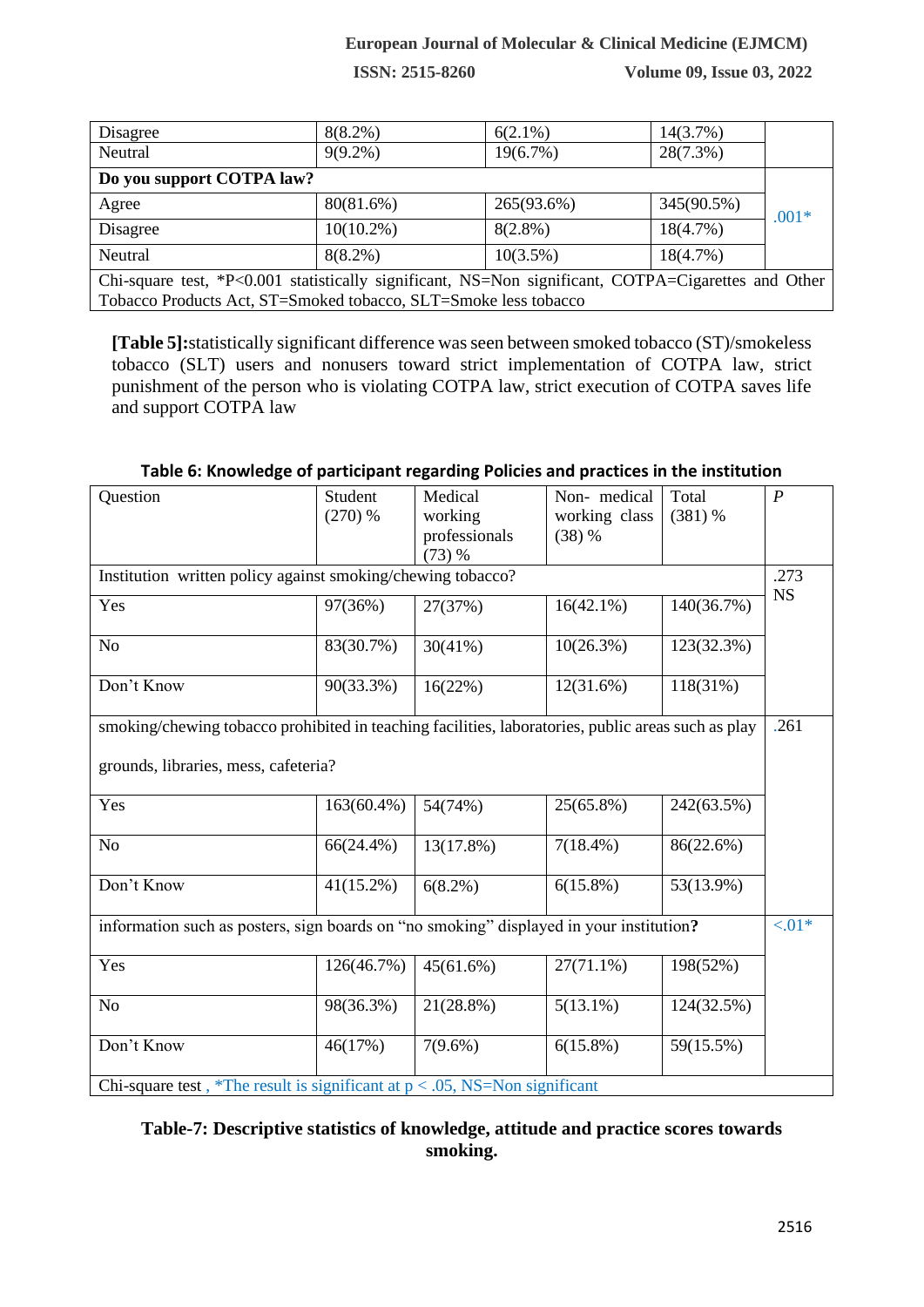**ISSN: 2515-8260 Volume 09, Issue 03, 2022**

| <b>Variables</b>             | N<br><b>Minimum</b> |   | <b>Maximum</b> | <b>Mean</b> | <b>SD</b> | <b>Median</b> |
|------------------------------|---------------------|---|----------------|-------------|-----------|---------------|
|                              |                     |   |                |             |           |               |
| <b>Total Knowledge score</b> | 381                 |   | 36             | 22.66       | 5.48      | 23            |
|                              |                     |   |                | Approx.23   |           |               |
| <b>Total Attitude score</b>  | 381                 |   | 15             | 13.7        | 1.8       | 15            |
|                              |                     |   |                |             |           |               |
| <b>Total Practice score</b>  | 381                 | 3 | 9              | 6.29        | 1.997     | −             |
|                              |                     |   |                | Aprox.6     |           |               |

| <b>Variables</b>                           | <b>Knowledge on COTPA</b> |                                   |                  |               | Attitude on anti-tobacco law |                  |                       | Knowledge<br><b>Institutional</b><br>on<br><b>Practice and policy</b> |                  |               |                               | <b>TOTAL</b>      |             |               |
|--------------------------------------------|---------------------------|-----------------------------------|------------------|---------------|------------------------------|------------------|-----------------------|-----------------------------------------------------------------------|------------------|---------------|-------------------------------|-------------------|-------------|---------------|
|                                            | $\text{Poor}(<23)$        |                                   | Good $(\geq 23)$ |               |                              | Negative $(<14)$ | Positive $( \geq 14)$ |                                                                       | Poor( $\leq 6$ ) |               | $\overline{\text{Good}}$ (>6) |                   |             |               |
|                                            | N                         | $\frac{0}{0}$                     | $\overline{N}$   | $\frac{0}{0}$ | $\mathbf N$                  | $\frac{0}{0}$    | $\mathbf N$           | $\frac{0}{0}$                                                         | $\mathbf N$      | $\frac{0}{0}$ | $\mathbf N$                   | $\frac{0}{0}$     | $\mathbf N$ | $\frac{0}{0}$ |
| <b>Student</b>                             | 118                       | 43.7                              | 152              | 56.3          | $\overline{51}$              | 18.9             | 219                   | 81.1                                                                  | 128              | 47.4          | 142                           | $\overline{52.6}$ | 270         | 70.9          |
| <b>Medical</b><br>and<br>paramedical staff | 30                        | 41                                | 43               | 58.9          | 16                           | 21.9             | 57                    | 78.1                                                                  | 27               | 37            | 46                            | 63                | 73          | 19.1          |
| <b>Non-medical worker</b>                  | 19                        | 50                                | 19               | 50            | 16                           | 42.1             | 22                    | 57.9                                                                  | 13               | 34.2          | 25                            | 65.8              | 38          | 10            |
| <b>TOTAL</b>                               | 167                       | 43.8                              | 214              | 56.2          | 83                           | 21.8             | 298                   | 78.2                                                                  | 168              | 44            | 213                           | 56                | 381         | 100           |
|                                            |                           | Gender                            |                  |               |                              |                  |                       |                                                                       |                  |               |                               |                   |             |               |
| Male                                       | 95                        | 42                                | 131              | 58            | 47                           | 20.8             | 179                   | 79.2                                                                  | 95               | 42            | 131                           | 58                | 226         | 59.3          |
| Female                                     | 72                        | 46.5                              | 83               | 53.5          | 36                           | 23.2             | 119                   | 76.8                                                                  | 73               | 47            | 82                            | 53                | 155         | 40.7          |
| <b>Total</b>                               | 167                       | 43.8                              | 214              | 56.2          | 83                           | 21.8             | 298                   | 78.2                                                                  | 168              | 44            | 213                           | 56                | 381         | 100           |
|                                            |                           | <b>Age Group in Year</b>          |                  |               |                              |                  |                       |                                                                       |                  |               |                               |                   |             |               |
| 17-24 year                                 | 126                       | 43.4                              | 164              | 56.6          | 59                           | 20.3             | 231                   | 79.7                                                                  | 133              | 46            | 156                           | 54                | 290         | 75.9          |
| $25-30$ Year                               | 12                        | 40                                | 18               | 60            | 5                            | 16.7             | 25                    | 83.3                                                                  | 10               | 32.3          | 21                            | 67.7              | 30          | 8.1           |
| $>30$ year                                 | 29                        | 47.5                              | 32               | 52.5          | 19                           | 31.1             | 42                    | 68.9                                                                  | 25               | 41            | 36                            | 59                | 61          | 16            |
| <b>Total</b>                               | 167                       | 43.8                              | 214              | 56.2          | 83                           | 21.8             | 298                   | 78.2                                                                  | 168              | 44            | 213                           | 56                | 381         | 100           |
|                                            |                           | Religion                          |                  |               |                              |                  |                       |                                                                       |                  |               |                               |                   |             |               |
| Hindu                                      | 143                       | 42.9                              | 190              | 57.1          | 71                           | 21.3             | 262                   | 78.7                                                                  | 143              | 43            | 190                           | 57                | 333         | 87.4          |
| <b>Muslim</b>                              | 11                        | 47.8                              | 12               | 52.2          | 6                            | 26.1             | 17                    | 73.9                                                                  | 6                | 26            | 17                            | 14.5              | 23          | 6.1           |
| <b>Christian</b>                           | $\overline{4}$            | 33.3                              | 8                | 6.67          | $\mathbf{1}$                 | 8.3              | 11                    | 91.7                                                                  | 10               | 83.3          | $\overline{2}$                | 16.7              | 12          | 3.1           |
| <b>Others</b>                              | 9                         | 69.2                              | $\overline{4}$   | 30.8          | 5                            | 38.5             | 8                     | 61.5                                                                  | 9                | 69            | $\overline{4}$                | 31                | 13          | 3.4           |
| <b>Total</b>                               | 167                       | 43.8                              | 214              | 56.2          | 83                           | 21.8             | 298                   | 78.2                                                                  | 168              | 44            | 213                           | 56                |             | 100           |
|                                            |                           | <b>Smoking behavior</b>           |                  |               |                              |                  |                       |                                                                       |                  |               |                               |                   |             |               |
| <b>Current Smoker</b>                      | 33                        | 55.9                              | 26               | 44.1          | 24                           | 40.7             | 35                    | 59.3                                                                  | 32               | 52.5          | 29                            | 47.5              | 59          | 15.5          |
| Ex-smoker                                  | 9                         | 40.9                              | 13               | 59.1          | 3                            | 13.6             | 19                    | 86.4                                                                  | 13               | 59            | 9                             | 41                | 22          | 5.8           |
| Never smoked                               | 125                       | 41.7                              | 175              | 58.3          | 56                           | 18.7             | 244                   | 81.3                                                                  | 123              | 41.2          | 175                           | 58.8              | 300         | 78.7          |
|                                            | 167                       | 43.8                              | 214              | 56.2          | 83                           | 21.8             | 298                   | 78.2                                                                  | 168              | 44            | 213                           | 56                | 381         | 100           |
|                                            |                           | <b>Smokeless Tobacco behavior</b> |                  |               |                              |                  |                       |                                                                       |                  |               |                               |                   |             |               |
| <b>Current User</b>                        | 20                        | 50                                | 20               | 50            | 18                           | 45               | 22                    | 55                                                                    | 18               | 45            | 22                            | 55                | 40          | 10.5          |
| Ex-User                                    | $\overline{4}$            | 44.4                              | 5                | 55.6          | $\mathfrak{Z}$               | 33.3             | 6                     | 66.7                                                                  | $\overline{4}$   | 44.4          | 5                             | 55.6              | 9           | 2.4           |
| Never Used                                 | 143                       | 43.1                              | 189              | 56.9          | 62                           | 18.7             | 270                   | 81.3                                                                  | 146              | 44            | 186                           | 56                | 332         | 87.1          |
|                                            | 167                       | 43.8                              | 214              | 56.2          | 83                           | 21.8             | 298                   | 78.2                                                                  | 168              | 44            | 213                           | 56                | 381         | 100           |

**Table 8: Relationship between smoking knowledge , Attitude and knowledge on Institutional practice and policy with various group of study population, Gender, Age, Religion, smoking behaviors and smokeless tobacco user**.

As shown in [Table-7], the median knowledge score was 23. The respondents with knowledge score of <23 were classified as having poor knowledge, while those with knowledge score of >23 were classified as having good knowledge Current smoker showed the poor smoking knowledge (55.9%), while Medical and paramedical staff showed the highest proportion with good smoking knowledge (58.9%) compared to students and non-medical supporting staff. More male respondents have good knowledge (58%) compared to female respondents (53.5%). Study population have been categorized as having either positive or negative attitude based on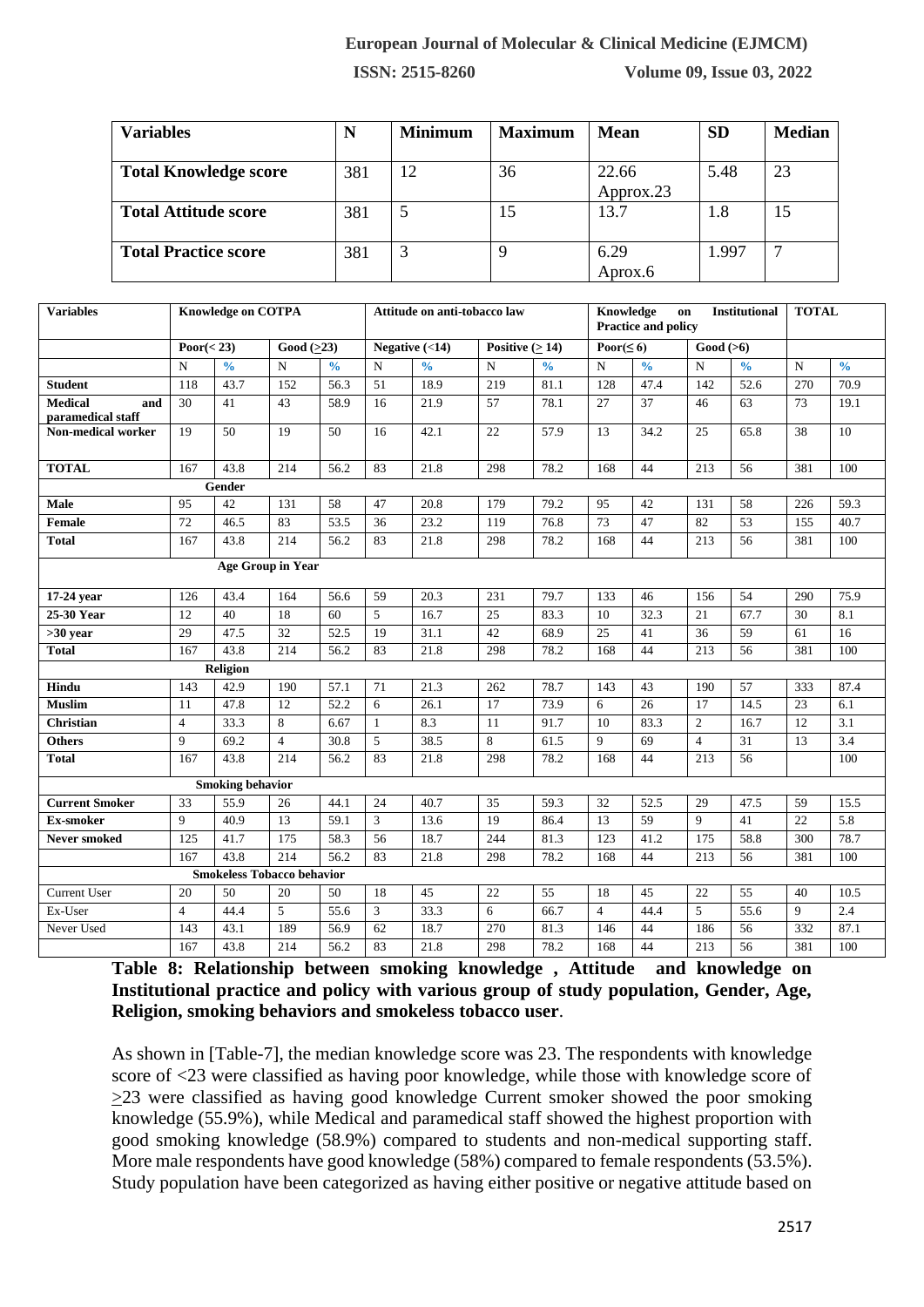the median of the attitude score  $\left($  < 14 or > 14, respectively) students and medical/paramedical staff showed the most positive attitude respectively (81.1% and 78.1%) compared to nonmedical supporting worker of college and hospital . In contrast, 44.1% of current smoker showed negative attitude towards smoking.

#### **DISCUSSION**

Tobacco retail shops that are close to medical colleges may need little time, distance, or effort to access and use tobacco products. The risks of tobacco related diseases are higher among those who start early age and continue using it, [3] The purpose of this cross sectional study was to assess the knowledge, attitudes, and knowledge on Institutional practices regarding the prohibition of sale of tobacco products near medical college and Hamidia Hospital campus of Bhopal, India. Smoking prevalence in our study was 21.2% in people aged 17 years and above. These data are not in similarity to the Global Adult Tobacco Survey India-2 (2016–2017) data, wherein 10.2% of the adults of Madhya Pradesh were reported as current smokers.[5] The National Family Health Survey 5 survey concluded that 35.3% of the Men, age 15 years and above who use any kind of tobacco and 6.5% of Women, age 15 years and above who use any kind of tobacco in Madhya Pradesh [4] Other studies on smoking among medical students showed lower smoking prevalence (13.5% in Cairo University, Egypt [15], 19.2% in Saudi Arabia [16]). According to Azhar A et al., prevalence of smoking among medical students is probable to be little because they have a greater chance of exposure to awareness programs and better knowledge regarding the risk of smoking [17]. Deepthi Athuluru et al. in their study in Nellore, Andhra Pradesh found that 9.3% study population on current smokers.[18] Saraswathi et al. in a study in South India reported the smoking prevalence rate to be 15.02%.[19] Smoking prevalence in the Goal et al. study was 25.4% in people aged fifteen years and above.[20]. Similar studies on awareness of the health hazards of smoking observed that the majority of smokers agreed that smoking was "not good" for their health.[22] We found that 88% were aware that smoking is harmful to health and 69.6% viewed second hand smoking to be equally dangerous as active smoking. Nearly similar findings were reported in a study done by Athuluru, et al.: Knowledge and attitudes regarding tobacco control laws in Andhra Pradesh and Desai et al. on tobacco smoking patterns, awareness, and expenditure in the state of Gujarat, India.[23] non-medical workers are less aware of the harmful effects of smoking compared to others; further, medical students and medical/paramedical staff are more aware of the ill effects of second hand smoking compared to non-medical workers. The finding from the present study is that 85.8% of respondents perceive smoking as not a part of our culture. the present study shows that knowledge of policies and practices followed by institutions toward the COTPA act showed no statistically significant difference between students, medical/paramedical staff and non-medical staff towards that written policy against smoking/chewing tobacco and prohibited in a public place but statistically significance difference on information such as poster, sign-board on "No Smoking" displayed; The knowledge toward COTPA act in our study was significantly better among students, medical and paramedical staff, as compared to nonmedical workers of the institution. In the present study, Study participant who do not use tobacco had a significantly higher positive attitude toward COTPA as compared with tobacco user. A study done by Goel et al. on public opinion on smoking and smoke free legislation in a district of North India reported that nonsmokers have a better positive attitude toward COTPA compared to smokers.[20] A study organized by the WHO to determine the smoking habits, knowledge, and attitude toward tobacco control of health professionals found that smoker participants had less favorable attitude toward tobacco control compared to non-smokers.[21] Nearly 90.5% of the respondents in our study supported smoke free law COTPA. Strict implementation of tobacco control laws in and around educational institutions and licensing and zoning policies to control tobacco shops corner.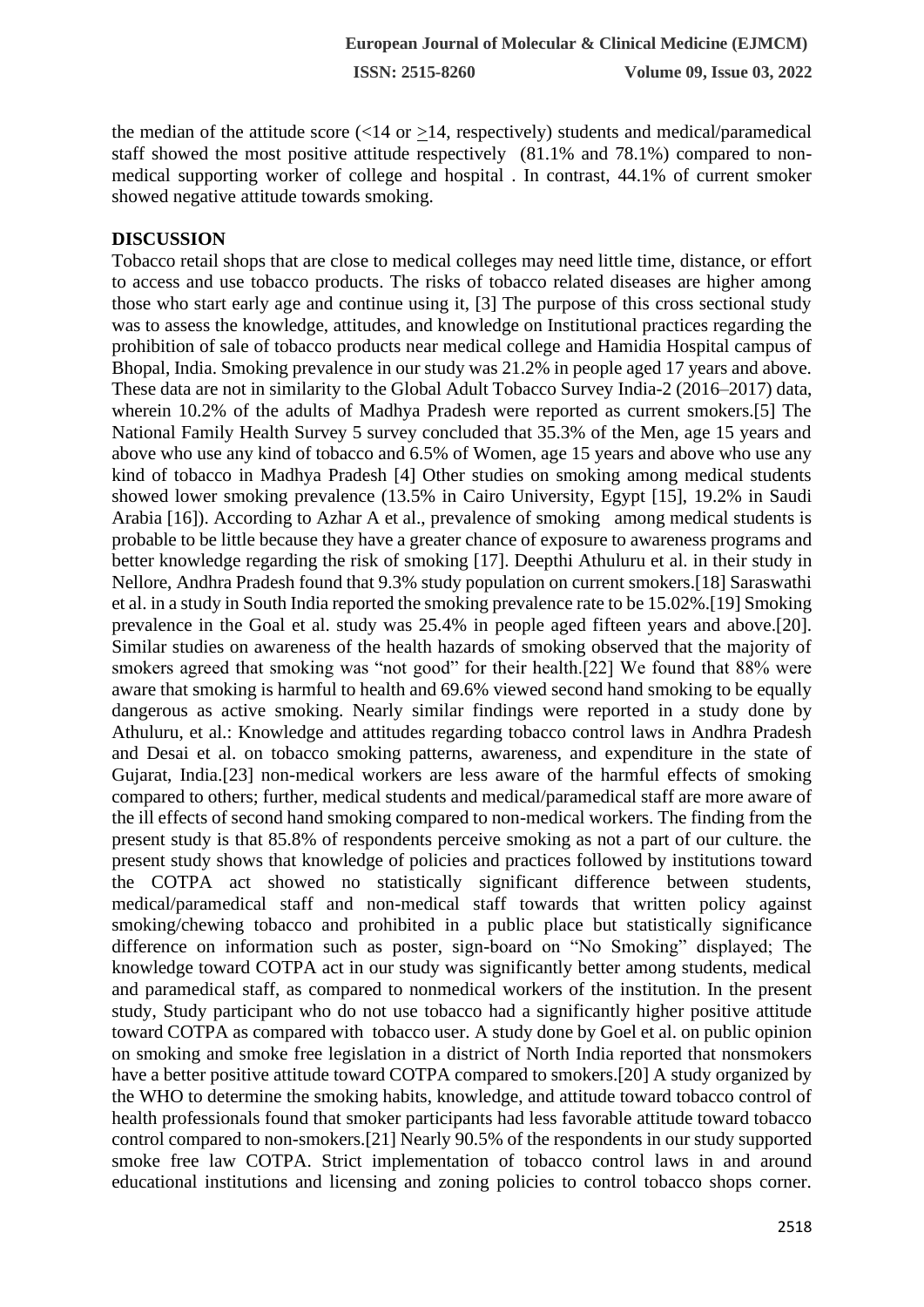Despite of 19 years after the COTPA amendment has passed, the majority of the study population is not aware of this anti-tobacco law, and there is clear evidence that the rules are being violated as tobacco products were available within 100 yards of all the educational institutions in Bhopal. Hence, there is a need for strengthened efforts to limit the distance of tobacco retail shops from educational institutions and execution institution policies, which prohibit the use of all types of tobacco products, by all peoples, at all times, and in all areas of institutional premises. This study was done in Gandhi Medical college of Bhopal, and hence cannot be generalized to all people. Need to more studies should be done for all type educational institutions covering large areas of population.

**Conclusion :** The study determined that there was a lack of knowledge about smoke free legislation among the study participants and there was high knowledge about the harmful effects of smoking among medical students, medical, paramedical staff, and non-medical workers, a high backing for implementation of COTPA. Efforts should be made to make Gandhi Medical College a "smoke free Institution." Further, approaches comprising effective wide-ranging tobacco control programs and smoking cessation programs should be focused on educational institutions.

**Financial support and sponsorship** : This is a self-funded study. **Conflicts of interest** : There are no conflicts of interest.

#### **REFERENCES**

- **1.** World Health Organization. WHO report on the global tobacco epidemic, 2019: Offer help to quit tobacco use. Geneva, Switzerland: World Health Organization; 2019. <https://apps.who.int/iris/bitstream/handle/10665/326043/9789241516204-eng.pdf?ua=1>
- **2.** WHO Global Report: Mortality Attributable to Tobacco. Geneva: World Health Organization; 2012 (http://www.who.int/tobacco/publications/surveillance/rep\_mortality\_attributable/en/, accessed 7 March 2018).
- **3.** The WHO Global Action Plan for the Prevention and Control of Noncommunicable Diseases 2013–2020.Geneva:World Health Organization; 2013 (https://www.who.int/nmh/global\_monitoring\_framework/en/ ,accessed 30 Oct 2019).
- **4.** International Institute for Population Sciences (IIPS) and ICF. 2017. National Family Health Survey (NFHS-4), 2015-16: India. Mumbai: IIPS.
- **5.** GATS 2 India 2016-17. [Last accessed on 2021 December]. Available from: [https://ntcp.nhp.gov.in/assets/document/surveys-reports-publications/GATS-2-](https://ntcp.nhp.gov.in/assets/document/surveys-reports-publications/GATS-2-FactSheet.pdf) [FactSheet.pdf](https://ntcp.nhp.gov.in/assets/document/surveys-reports-publications/GATS-2-FactSheet.pdf)
- **6.** Shimkada R, Peabody JW. Tobacco control in India. Bull World Health Org. 2003;81:48– 52
- **7.** Corrao MA, Guindon GE, Sharma N, Shokoohi DF, eds. Tobacco Control Country Profiles. Atlanta, GA: American Cancer Society; 2000. 61.
- **8.** Kaur J, Jain DC. Tobacco control policies in India: implementation and challenges. Indian J Public Health. 2011;55:220–227.
- **9.** Jandoo T, Mehrotra R. Tobacco control in India: present scenario and challenges ahead. Asian Pac J Cancer Prev. 2008;9:805–810
- **10.** Government of India. Cable television networks rules, 1994. Ministry of Information and Broadcasting Notification, 1994. jkctvmc.nic.in/act\_rules/cableTvRegulationAct1995.pdf. Accessed June 3, 2017.
- **11.** Arora MM, Yadav A. Pictorial health warnings on tobacco products in India: sociopolitical and legal developments. Nat Med J India. 2010;23:222–224.